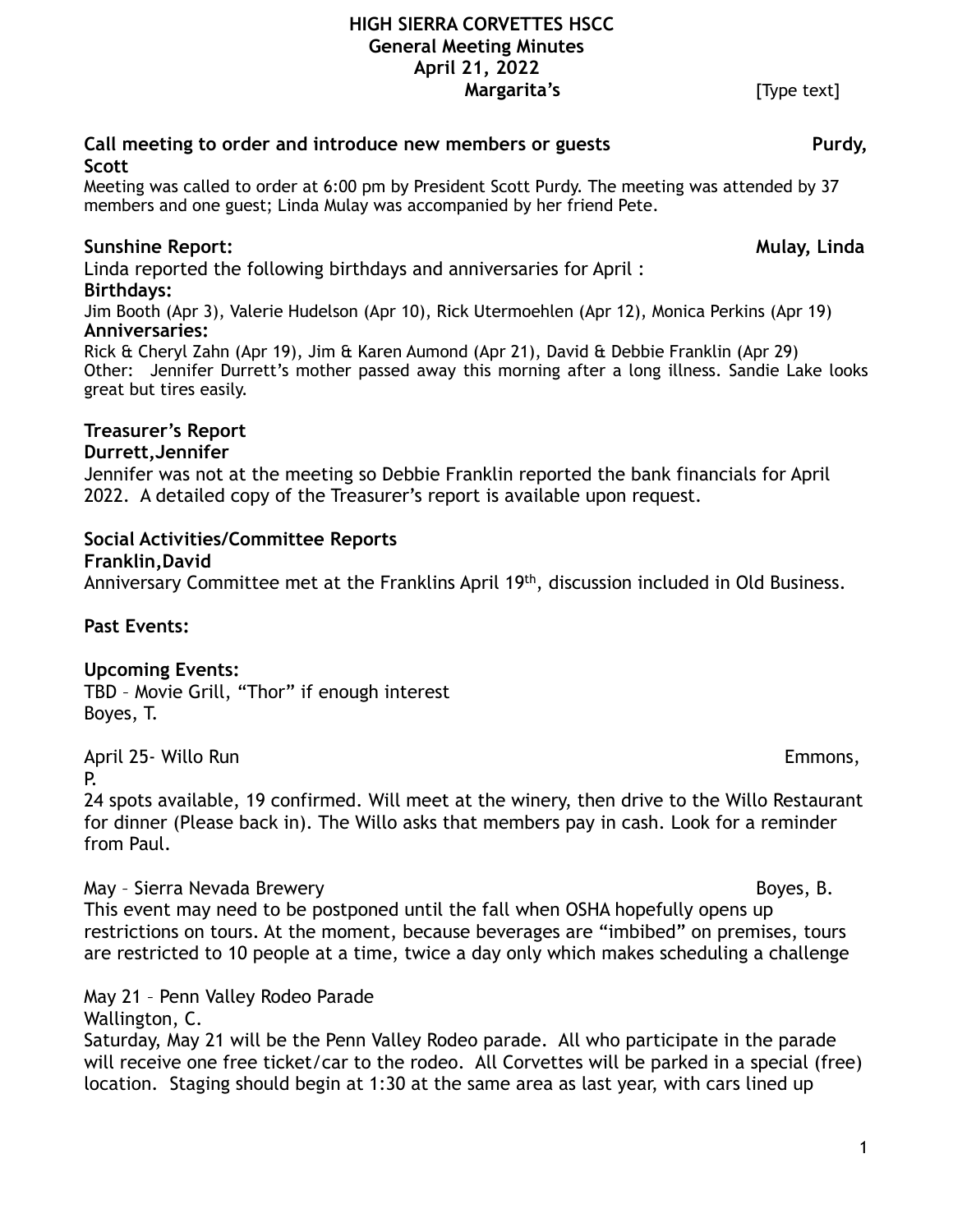according to production year. An email will be sent to all who signed up for the event giving detailed instructions.

May 30 - Summer Kickoff Beckwith, J. More information to follow.

June 4 – Outdoor Movie Night "Hatari" with John Wayne Franklin, D. Expect another fun evening at the Franklin compound with easy corvette parking. Pot luck, and plenty of fresh popcorn. Be sure to bring a chair, jacket and/or blanket. Flyer coming soon.

June 11- Alleghany Run Johnson, S.

A driver's meeting begins at the Grass Valley *Cars and Coffee* at Daily Donuts, but Steve will be there early at 8am to find parking; a Farmer's Market in the nearby JC Penney parking lot can keep you busy until the meeting. Leave at 10:30. Travel down Hwy 20 to Brown's Vly and Marysville Road through Oregon House, Dobbins, over the Bullards Bar Dam then connect with Hwy 49. Ridge Road then takes you to Alleghany. Casey's Place opens at 11:30. Look for more details soon!

June TBD-Dash n' Dine! Wallington, C.

# **Racing Committee Report Suzuki, Gary Allen Suzuki, Gary Allen Suzuki, Gary Allen Suzuki, Gary Allen Suzuki, Gary Allen Suzuki, Gary Allen Suzuki, Gary Allen Suzuki, Gary Allen Suzuki, Gary Allen Suzuki, Gary Allen Suzuki,**

*If you are interested in learning about the different racing groups and their schedules, check these websites out:* 

**Check the WSCC site for this year's racing schedule: [wscc.net](https://wscc.net/)**

**Check on Hooked on Driving for their schedule: [www.hookedondriving.com](http://www.hookedondriving.com)**

# **Check Northern California Racing Club (NCRC): [www.ncracing.org](http://www.ncracing.org)**

Gary reminded us the Monterey Grand Prix will be held on April 30 through May 1. View the website for further information. Thunder Hill will host a track day on May 5 for a 3-mile drive and May 6 for a 5-mile drive on the track. Corvettes will be allowed on the track for this event once registered sponsored by Abel Chevrolet.

# **Old Business**

15<sup>th</sup> Anniversary Trip - Morro Bay Boyes, B.

So far 60 members/32 cars are signed up to attend our Anniversary trip, the largest member turnout to date! One third of the hotel will house our members for the anniversary celebration. Becky needs to confirm the head count in order to release the remaining rooms back to the hotel soon. Dinner the first night will be at the hotel; Rick Utermoehlen has arranged a private dining room for our second evening at the *Great American Seafood Company.* He will get menu options for us to preselect from, such as 1 pasta/1 beef/ 3 seafood choices; please remember that this is a seafood restaurant. The Hearst Castle tour is a go! Becky is arranging a private tour for Wednesday, HSCC is on their "group calendar", but the date cannot be confirmed until 90 days out. It is also hoped that we will be able to drive up to Hearst Castle for parking. Pricing for the third (last) night Sunset Cruise will happen sometime in May, and Becky has talked a lot to increase the amount of members able to attend up to 60+ guest plus crew (62 signed up so far). A wine tour is in the planning phase.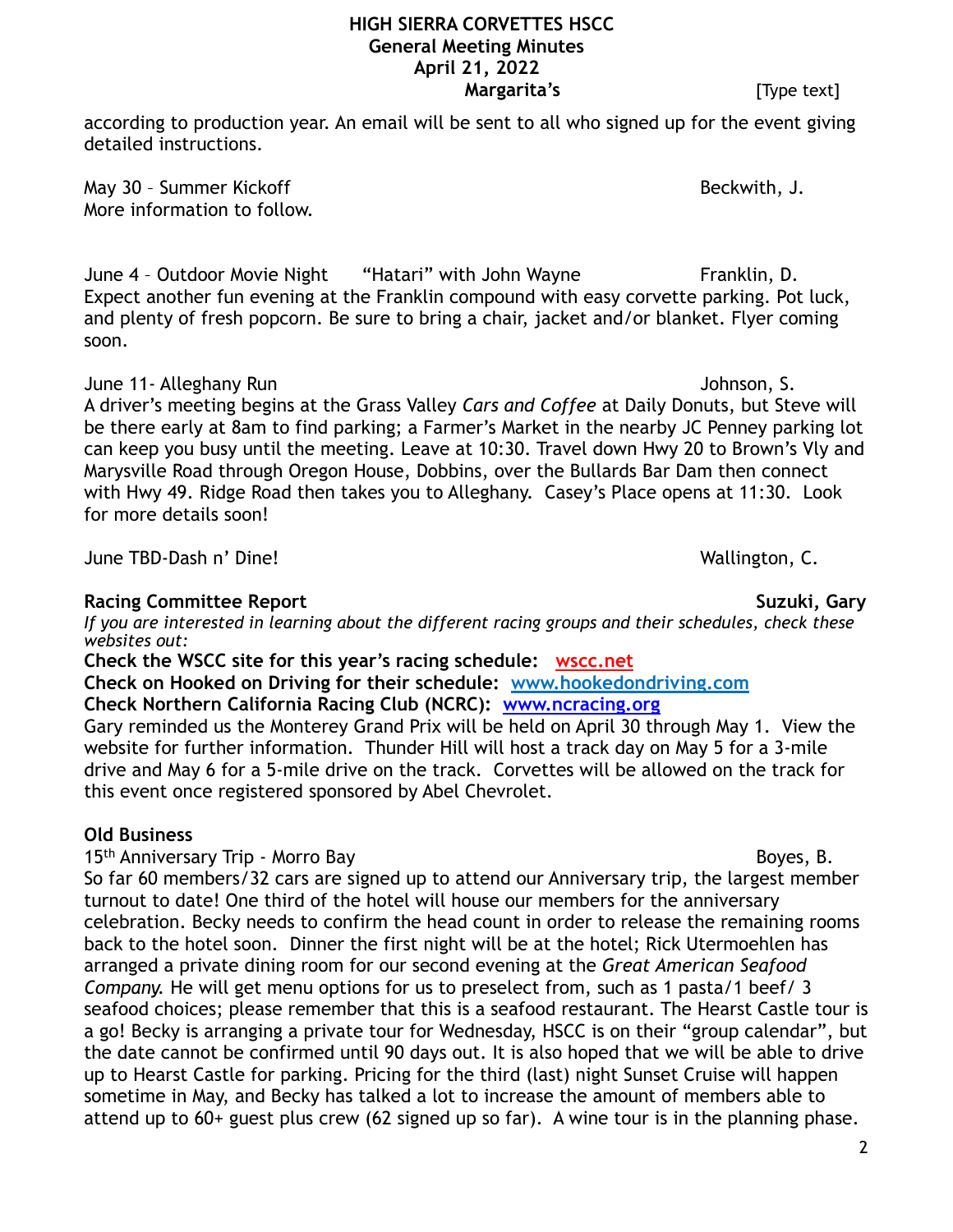**Members must prepay for the restaurants, Hearst Castle Tour, and Sunset Cruise because these businesses require one check from the Club.** 

# Emergency Shelter Plan Shepherd, C.

Cathy announced that currently she has 9 members from Nevada County/3 from Placer County who are signed up for the Emergency Shelter Plan. Sign-up sheets are still available, and she can still be contacted for further information. Maps to follow soon after these are finalized. Cathy also strongly encourages *all* members to print out copies and keep them handy (say, in your car) since you may not be able to return if your home area has been evacuated.

## Annual Picnic

HSCC will again cover the cost of the tri-tip (the tri tip was thoroughly enjoyed at the 2021 picnic), and the cake (Picnic committee can decide on any logo, or select a different main dessert). A committee will need to be formed at a later date. Look for sign-up sheets in August. We also have a Club supply tote so members don't need to purchase basic needs up front, such as plates, tableware, etc.

As always, the Club will follow Nevada County Health Department guidelines.

## **New Business**

**Purdy, S.** Vice President It is time for a change in the Club's VP, and members are encouraged to nominate members, or put their names up for consideration. Official nominations will occur in June; voting will occur in July and the candidate will then take office in August.

Steve Johnson is one member who expressed an interest in the Vice President position. He previously was in a car club in Washington state, where you were either a "Waxer or a Racer". He is very happy here and that HSCC is not that type of club, where everyone feels welcome. He would encourage as much driving as possible in his role as Vice President, if elected.

# Mexican Train

Before CoVid, we had two Mexican Train groups, which focused on camaraderie. . If interested in starting a new group, contact any Board member and let them know your interest.

Lake Wildwood Theater Company – "Enchanted April"

Wallington, C.

Don't forget: The dates for this play are April 22, 23, 24, 28, 29 and 30. You can still purchase tickets online through Brown Paper Tickets in April.

# Special Basket Drawings

The quarterly Special Basket drawings are not the same as the 50/50 raffles. The profits from these special baskets go for our club extra expenses, such as our annual picnic, anniversary and holiday parties. The March special basket "profit" was much less than the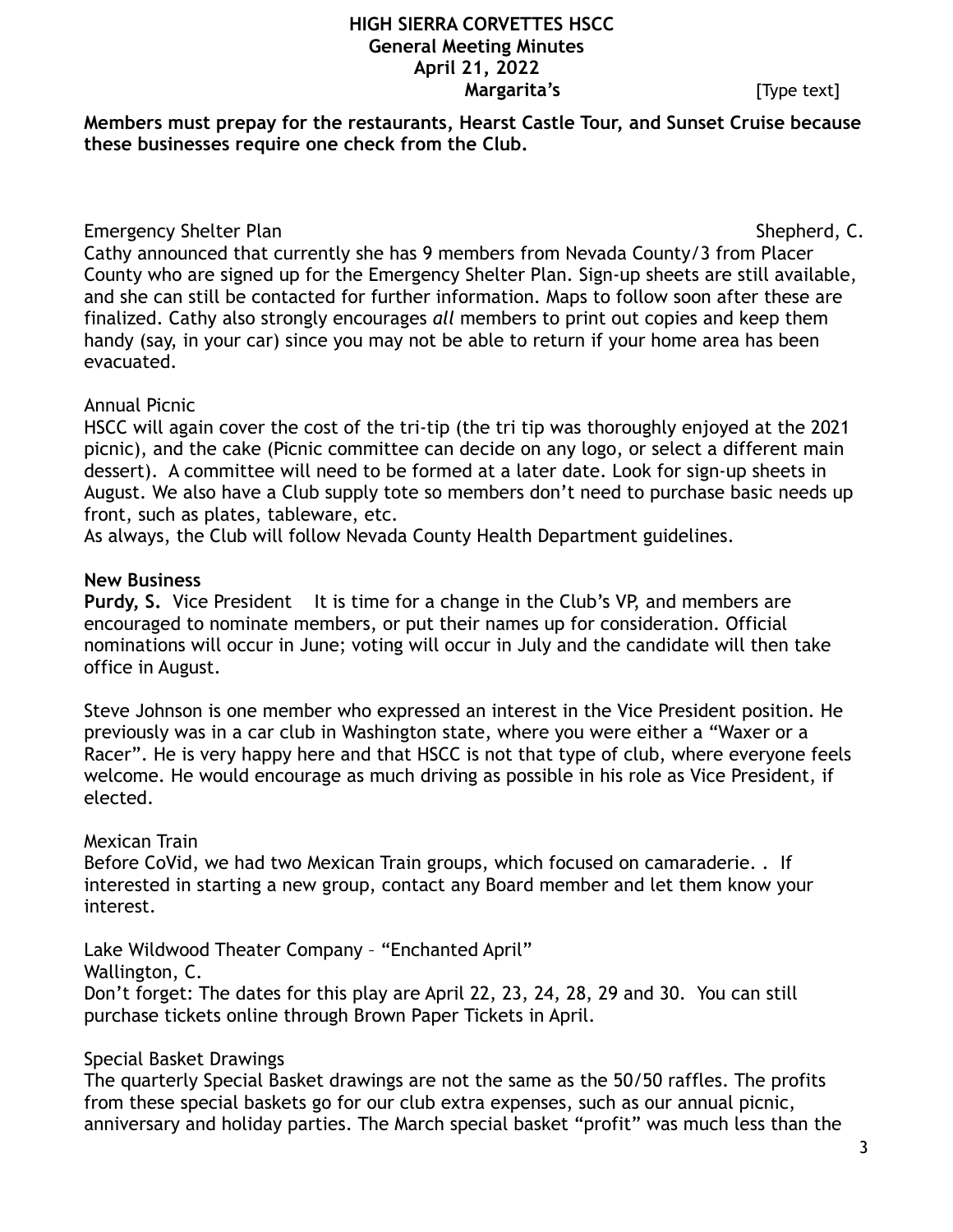cost of goods that went into the basket itself. Because of this, it was decided that either a 50/50 raffle OR a Special Basket drawing would be held during a meeting, but not both. As a reminder, half of the monies from the 50/50 raffle are saved until a balance reaches \$400.00, then charity names are drawn. The other half goes to a Club member after the meeting has closed.

Holiday Party update

Franklin,D.

Our annual Holiday Party will be held on Friday, December 16<sup>th</sup> at The Ridge in Auburn. Many people have worked magic behind the scenes to get fantastic prices. Unlike Lake Wildwood's current party room price of \$1000, we will pay \$150, the corkage fee was negotiated from \$15 down to \$10, and Chris Megenity has contacted the Lake Wildwood house band to perform live music for \$500 for the evening! It is too early for pricing on menus, but they hope to have pricing approximately 90 days out. A committee will be formed soon. Thank you Steve Bluestein for finding such a great venue!

Annual Calendar update Franklin,

D.

A current calendar with updates will be emailed to members shortly. A copy of this will also be posted on the website by our WebMistress, Mary Jayne Emmons.

Change of Meeting Day/ RSVP to Margarita's prior to attendance Purdy, S.

A discussion was held at the request of several members about the possibility of moving our monthly meeting from the third Thursday of the month, to the third Wednesday (same week, just a day earlier). By a show of hands those present voted "yes" to moving the monthly meeting day to Wednesday s. An email will be sent out to all members, and an updated Annual Calendar will also be sent reflecting this change.

Public Service Announcements **Shepherd, C./** Shepherd, C./

- Bluestein, S.
	- May 7th, from 10:00 to 3:00 PM, the Soroptimist International of Grass Valley and Waste Management will be hosting an E-Waste drop off. Location is the Calvary Bible Church, 11481 State Highway 174.
	- May 22<sup>nd</sup> and May 23<sup>rd</sup>- Grass Valley Soroptimist Garden Tour, where Stella Bluestein's garden will be highlighted.
	- August 23<sup>rd</sup> Grass Valley car show.

**Closing Purdy,** 

**S.** 

# **Reminders**

Sign Attendance Sheet